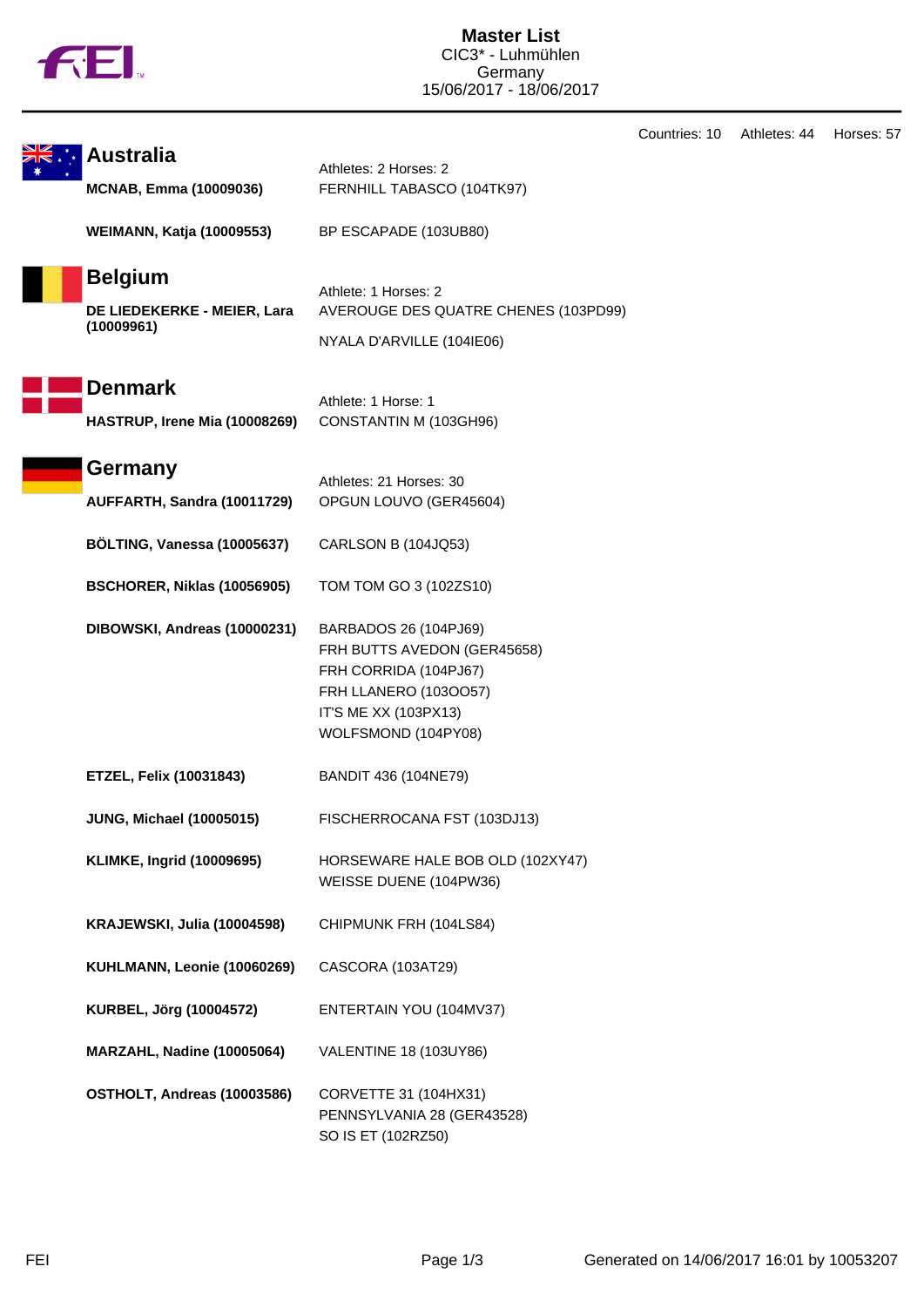

|   | <b>REEMTSMA, Flora (10069566)</b>                       | LOEWENSTEIN (102NZ45)                                                        |  |
|---|---------------------------------------------------------|------------------------------------------------------------------------------|--|
|   | REEMTSMA, Martina (10016676)                            | HENRY 293 (102VH58)                                                          |  |
|   | RÜDER, Kai (10000179)                                   | COLANI SUNRISE (103SO41)                                                     |  |
|   | <b>SIEMER, Anna (10003619)</b>                          | CHLOE 21 (103VF63)<br>FRH BUTT'S AVONDALE (103VF64)                          |  |
|   | <b>SOMMER, Josefa (10004580)</b>                        | HAMILTON 24 (GER46033)                                                       |  |
|   | WAHLER, Christoph (10036633)                            | GREEN MOUNT FLIGHT (103RQ09)                                                 |  |
|   | <b>WARNER, Jörn (10090186)</b>                          | CASTLE KING (103SG21)                                                        |  |
|   | WESELOH, Maria-Lena (10004919) STEELING TIME (GBR40316) |                                                                              |  |
|   | <b>WESTERICH, Falk-Filip-Finn</b><br>(10009800)         | <b>FBW GINA K (103UX09)</b>                                                  |  |
|   | Great Britain<br><b>BALE, Georgia (10004215)</b>        | Athlete: 1 Horses: 2<br>STEP FORWARD (103TD47)<br>WONHAM WHAT NEXT (104AE82) |  |
|   | <b>Netherlands</b>                                      | Athletes: 3 Horses: 3                                                        |  |
|   | <b>BLOM, Merel (10007318)</b>                           | THE QUIZMASTER (104TR15)                                                     |  |
|   | <b>DE JONG, Sanne (10056626)</b>                        | <b>ENJOY (104WP05)</b>                                                       |  |
|   | <b>NABER - LOZEMAN, Alice</b><br>(10000190)             | ACSI PETER PARKER (102WS01)                                                  |  |
|   | <b>Poland</b><br>KLENIUK, Mariusz (10025829)            | Athlete: 1 Horse: 1<br><b>WINONA (103TI78)</b>                               |  |
| 瀶 | <b>Spain</b>                                            | Athletes: 5 Horses: 6                                                        |  |
|   | <b>BLASCO BOTIN, Gonzalo</b><br>(10012978)              | SIJ VEUX D'AUTIZE (103LV00)                                                  |  |
|   | <b>DIAZ FERNANDEZ, Carlos</b><br>(10025488)             | <b>JUNCO CP (102YM91)</b>                                                    |  |
|   | <b>HERMOSO FARRAS, Albert</b><br>(10010266)             | NEREO CP (103WC73)                                                           |  |
|   | PINEDO, Maria (10007301)                                | CARRIEM VAN COLEN Z (1020U93)<br>WINDSOR H (ESP40336)                        |  |